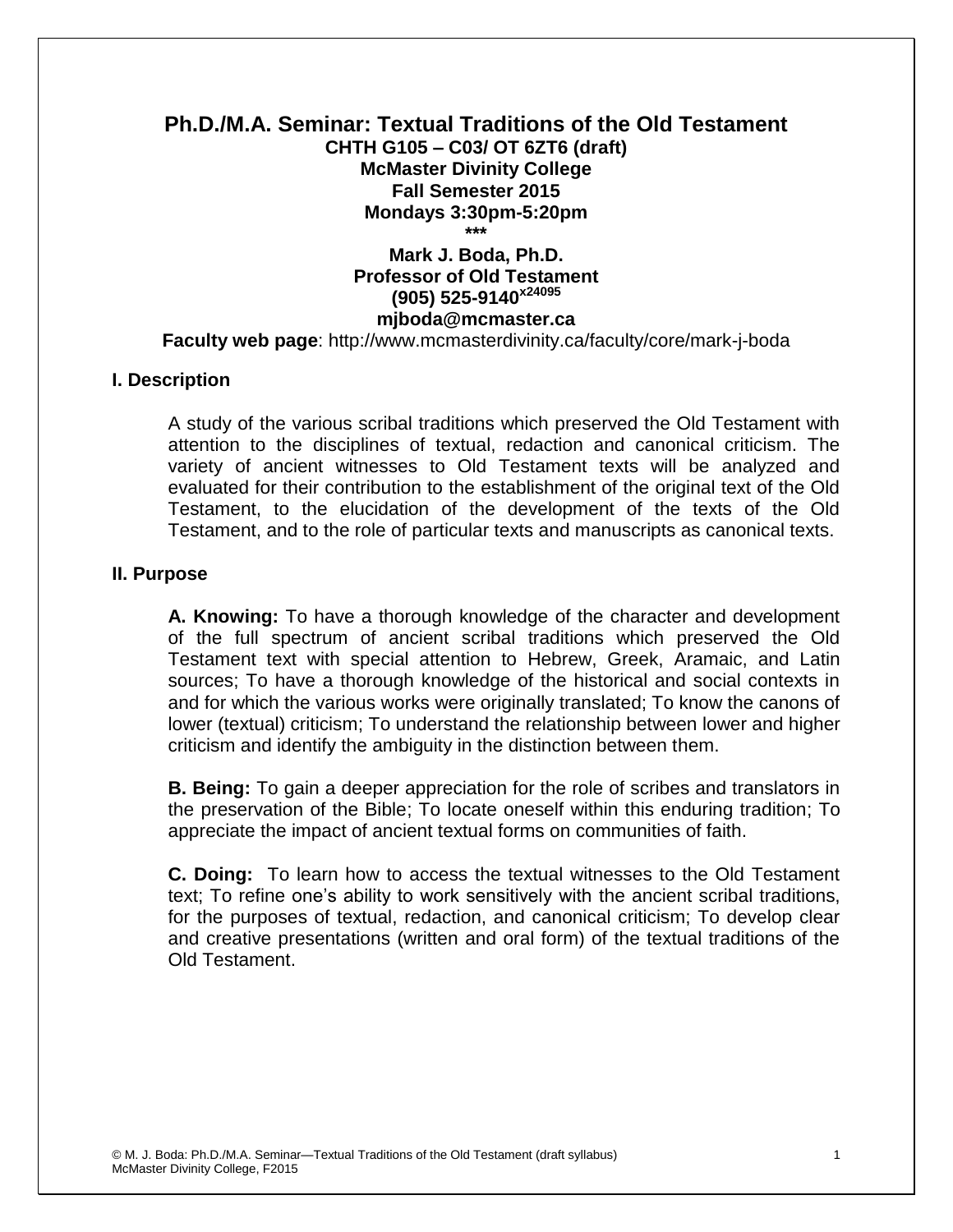### **III. Reading Resources**

- Jobes, Karen H., and Moisés Silva. *Invitation to the Septuagint*. Grand Rapids: Baker Academic, 2000.
- McCarter, P. Kyle. *Textual Criticism: Recovering the text of the Hebrew Bible*. Guides to Biblical scholarship. Old Testament guides. Philadelphia: Fortress Press, 1986.
- Tov, Emanuel. *Textual Criticism of the Hebrew Bible* (3<sup>rd</sup> edition). Minneapolis, MN: Fortress, 2012.
- Ulrich, Eugene C. *The Dead Sea Scrolls and the Origins of the Bible*. Studies in the Dead Sea Scrolls and Related Literature. Grand Rapids/Leiden: Eerdmans/Brill, 1999.

Articles distributed in class and on course website.

All required textbooks for this class are available from the College's book service, READ On Bookstore, Room 145, McMaster Divinity College. Texts may be purchased on the first day of class. For advance purchase, you may contact READ On Bookstore, 304 The East Mall, Suite 100, Etobicoke, ON M9B 6E2: phone 416-620-2934; fax 416-622 2308; e-mail [books@readon.ca.](mailto:books@readon.ca) Other book services may also carry the texts.

## **IV. Schedule**

### **A. Phase 1: Orientation to Textual Criticism, Textual Traditions, and the Shape of the Old Testament**

The first phase of this course is a combination of reading and discussion to orient students to the relationship between the textual traditions of the Old Testament and the traditional practice of textual criticism.

### **B. Phase 2: Presentations of Textual Criticism Papers**

During this second phase of the course each student will produce an orientation to the textual traditions available for their particular project and provide a text critical analysis of key passages.

### **C. Phase 3: Orientation to Textual Tradition Research**

The third phase of this course is a combination of reading, discussion and presentation to orient students to the stream of textual tradition research on the Old Testament.

### **D. Phase 4: Presentations of Textual Tradition Papers**

In the fourth phase of this course each student will present a paper on the literary development and canonical shape of the textual traditions related to their corpus within the Old Testament.

## **E. Phase 5: Reflection on Textual Traditions and Canon**

The final phase of this course encourages reflection on the impact of textual traditions research on the canonical shape of the Old Testament with reference to canonical approaches to the Old Testament.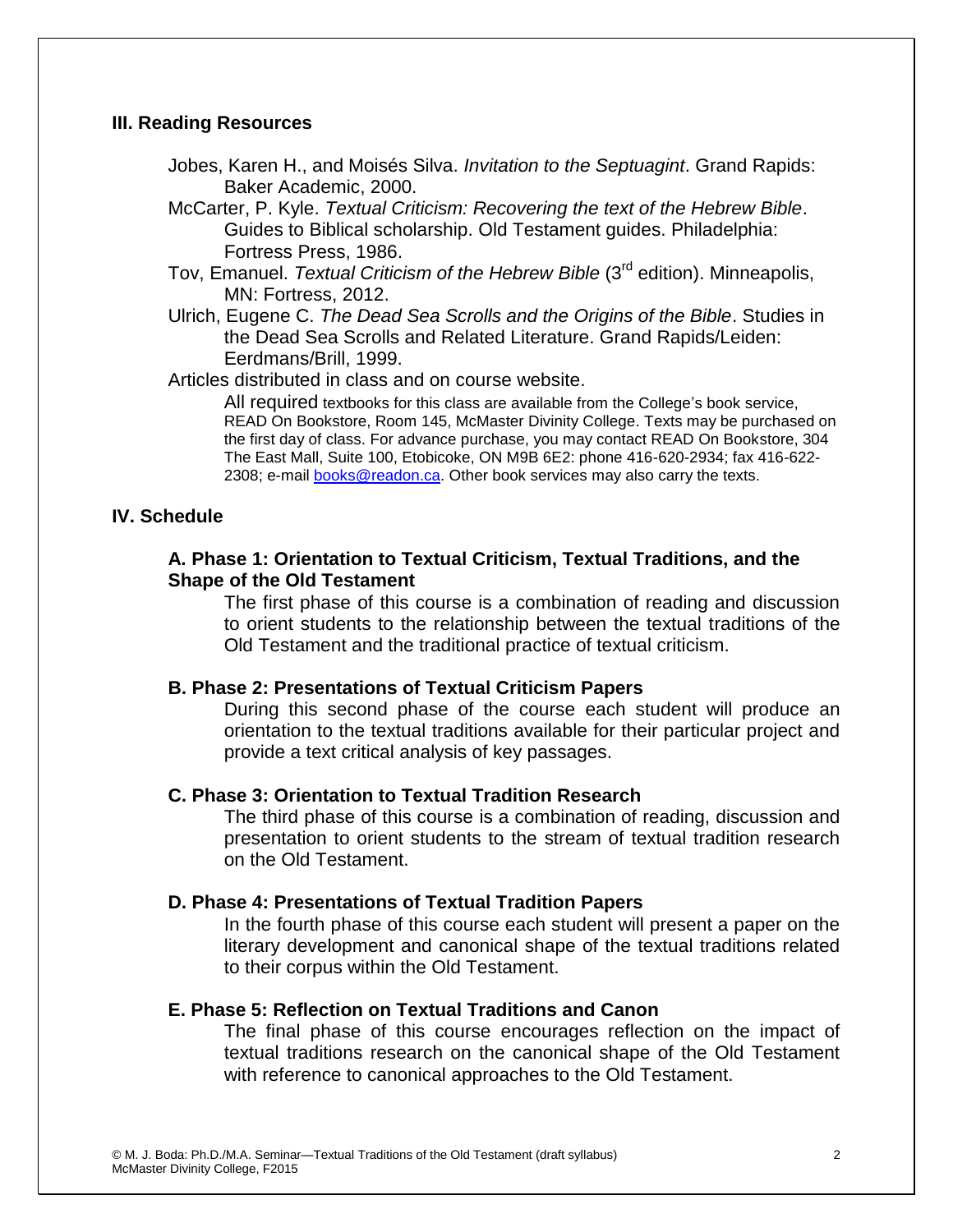#### **September**

- **14 Orientation**
- **21 Class:** 
	- **Text Tradition: Masoretic (Tov 21-79; Würthwein 12-41)**
	- **Text Criticism: Discussion on McCarter (see also Würthwein 103-119), produce initial text critical example from your corpus. Report on progress of gathering textual witnesses for your corpus**
- **28 Class:** 
	- **Text Tradition: Samaritan/Qumran (Tov 80-121)**
	- **Text Criticism: Discussion on Text Criticism (Tov 155-311, 351-70; Waltke article), revise text critical example in light of this reading, bring a second example.**

#### **October**

- **5 Class**
	- **Text Tradition: OG and Daughter/Sub-Versions (Tov 121-148; Jobes-Silva chs. Intro, 1, 2, 4, 7, 8; Würthwein 49-74)**
	- **Text Criticism: Discussion on Text Criticism**
- **12 No Class: Thanksgiving**
- **19 Class:** 
	- **Text Tradition: Aramaic (Targum, Peshitta), Latin (Old Latin, Vulgate), Arabic (Tov 148-155; Würthwein 75-100; Flesher-Chilton 3-264; Weitzman)**
	- **Text Criticism: Discussion on Text Criticism**

**Text critical Papers due by Fri, Oct 23, 11:59 pm for posting on internet**

- **26 Class:** 
	- **Text Criticism Papers**

#### **November**

- **2 Class:**
- **Text Traditions: Discussion on Text Traditions (Sweeney, Bodner, Walters, Pola) 9 Class:** 
	- **Textual Traditions: Discussion on Text Traditions (Tov ch. 7; Ulrich part 1)**
- **16 Class:**
- **Textual Traditions: Discussion on Text Traditions (Jobes-Silva chs. 9-10, 14)**
- **23 No Class: SBL**

**Text tradition Papers due by Fri, Nov 27, 11:59 pm for posting on internet**

**30 Class: Textual Tradition Papers**

#### **December**

- **7 Class: Textual Tradition Papers**
- **14 Class: Reflections on Text Traditions and Canon**

#### **V. Course Internet Resources**

This semester we will be sharing a Dropbox folder for distributing course materials and papers. Papers will not be distributed in paper form, but only digitally.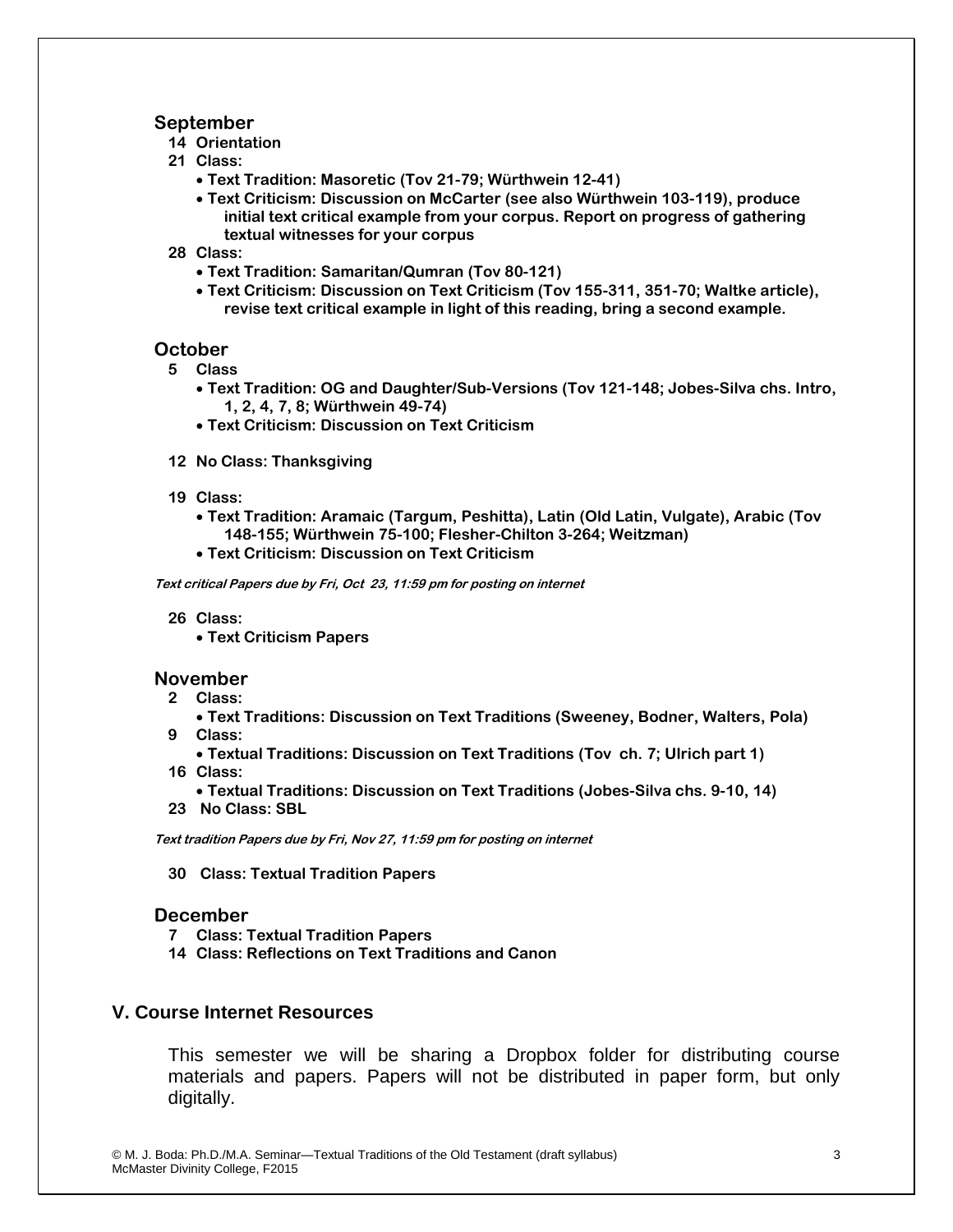## **VI. Learning Experiences**

## **A. Class Experiences**

This is a graduate seminar style class of collaborative learning in which professor and students are engaged in active learning together. Learning to critically (in its positive sense) engage material is essential to functioning in a graduate program and is expected of all students in our MA/PhD. It is expected that all students will not only attend these sessions, but also that they will assume responsibility for contributing to and learning from the experience. This means that readings will be completed prior to arrival in class and that student and presenter alike will pursue the acquisition of knowledge in the learning environment. It is expected that ALL members of the class will ask questions and contribute insights whenever opportunity is given, during and following presentations by professor or student alike. Students are graded on their level of preparation and contribution. During the first month of the course each student will provide a visual presentation which summarizes one of the key traditions for the text of the OT (Sept 21, 28, Oct 5, 19).

**Value**: 15%

## **B. Textual Criticism Paper**

For this paper the student will choose a particular corpus in the Old Testament that is related to their thesis/dissertation topic. They will then write a minimum 15 page research essay which first of all provides an overview of the main textual witness traditions for this corpus, including for example Hebrew (e.g., MT, Samaritan Pentateuch, Qumran manuscripts, Nash Papyrus), Greek (e.g., LXX), Aramaic (e.g., Targums, Peshitta), and Latin (e.g., Old Latin, Vulgate). Identify the main traditions, extant witnesses, and an initial description of the character and development of each tradition and their temporal, spatial, and sociological provenance. Secondly, the paper will identify key text critical issues for their corpus and, following text critical methodology, make appropriate decisions on the best reading. Papers are due in .pdf format by October 12, 11:59 p.m. (send to professor by email) to be posted on the course web site and discussed on October 21.

**Value**: 30% **Due**: October 23, 11:59 p.m. **Submission**: PDF via email to professor and placed in Dropbox

## **C. Textual Tradition Paper**

For this learning experience the student will write a minimum 25 page research paper comparing and contrasting at least the Hebrew and Greek traditions of their chosen corpus in the Old Testament. The concern in this paper is not on text critical issues but rather on the way the Hebrew and Greek traditions provide evidence for the final stage(s) in the development of the text. The paper should offer reflection on the impact this has on canonical analysis of the Old Testament. Papers are due in .pdf format by November 13 or 27 at 11:59 p.m. (send to professor by email) to be posted on the course web site. Discussions on papers will begin November 18 or December 2.

**Value**: 40% **Due**: November 13 or 27, 11:59 p.m. **Submission**: PDF via email to professor and placed in Dropbox.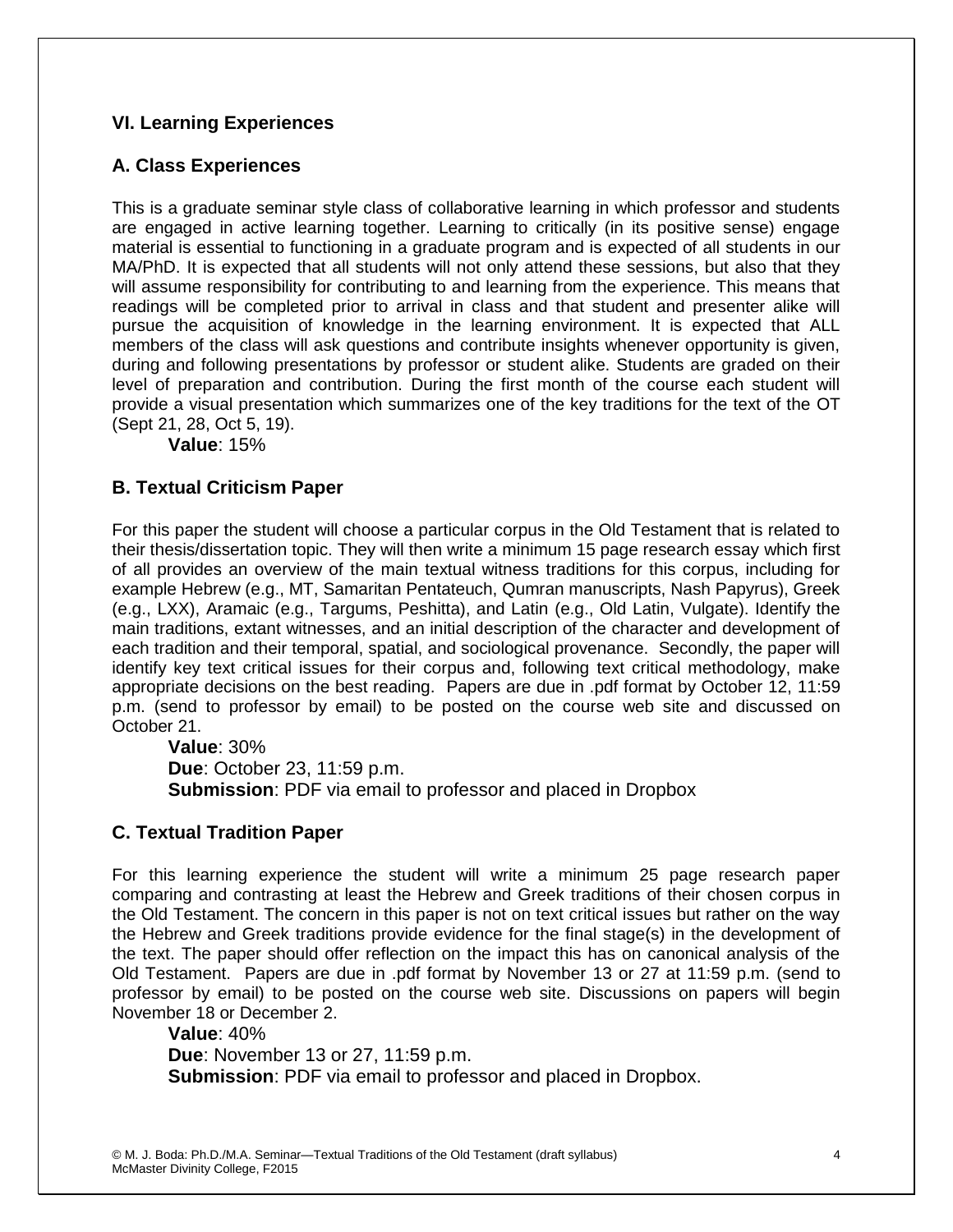## **D. Canonical Reflection**

In a final written reflection (minimum 5 pages) the student will provide reflection on the impact of the course and research on the student's view of canon with reference to canonical approaches (see subfolder in Dropbox for specific articles).

**Value**: 15% **Due**: December 13, 11:59 p.m. **Submission**: PDF via email to professor and placed in Dropbox.

## **VII. Format and Evaluation**

### **So I can properly evaluate your work the following style guide is to be used for papers in this class.**

- **Medium for Submission:** All material in this class is to be submitted in digital format to me via email. Please use .pdf format and ensure that what you send is what you want me to read. If you need a free program for creating .pdfs go to [http://primopdf.com.](http://primopdf.com/)
- **Layout**: All material which is submitted should be double spaced with 1" margins utilizing a readable font (10-12 pts). It must have a title page, footnoting where appropriate and bibliography, all of which are not included in the length required. It should be written in excellent modern literary English with proper grammar, spelling, punctuation and rhetoric (including an introduction, conclusion and logical flow of argument). If it helps an outline may accompany the "paper" but this is not included in the length of the "paper." Secondary and Primary sources should be used, cited and footnoted appropriately and the paper should follow the "MDC Writing Style Guide" available at:

[http://www.mcmasterdivinity.ca/programs/resources.](http://www.mcmasterdivinity.ca/programs/resources)

- **Gender Inclusive Language:** McMaster Divinity College uses inclusive language for human beings in worship services, student written materials, and all of its publications. In reference to biblical texts, the integrity of the original expressions and the names of God should be respected. The NRSV and TNIV are examples of the use of inclusive language for human beings. It is expected that inclusive language will be used in chapel services and all MDC assignments. For policy see: [http://www.mcmasterdivinity.ca/programs/rules-regulations.](http://www.mcmasterdivinity.ca/programs/rules-regulations)
- **Citations**: You must cite the source of your material very carefully using a consistent system, not only when quoting from a section, but also when drawing from it as resource. Quotations should be kept to a minimum as I favour integration of secondary literature (footnoted).
- **Statement on Academic Honesty**: Academic dishonesty is a serious offence that may take any number of forms, including plagiarism, the submission of work that is not one's own or for which previous credit has been obtained,\*\*\* and/or unauthorized collaboration with other students. Academic dishonesty can result in severe consequences, e.g., failure of the assignment, failure of the course, a notation on one's academic transcript, and/or suspension or expulsion from the College. Students are responsible for understanding what constitutes academic dishonesty. If you are a Divinity College student please refer to the Divinity College Statement on Academic Honesty ~

<http://www.mcmasterdivinity.ca/programs/rules-regulations>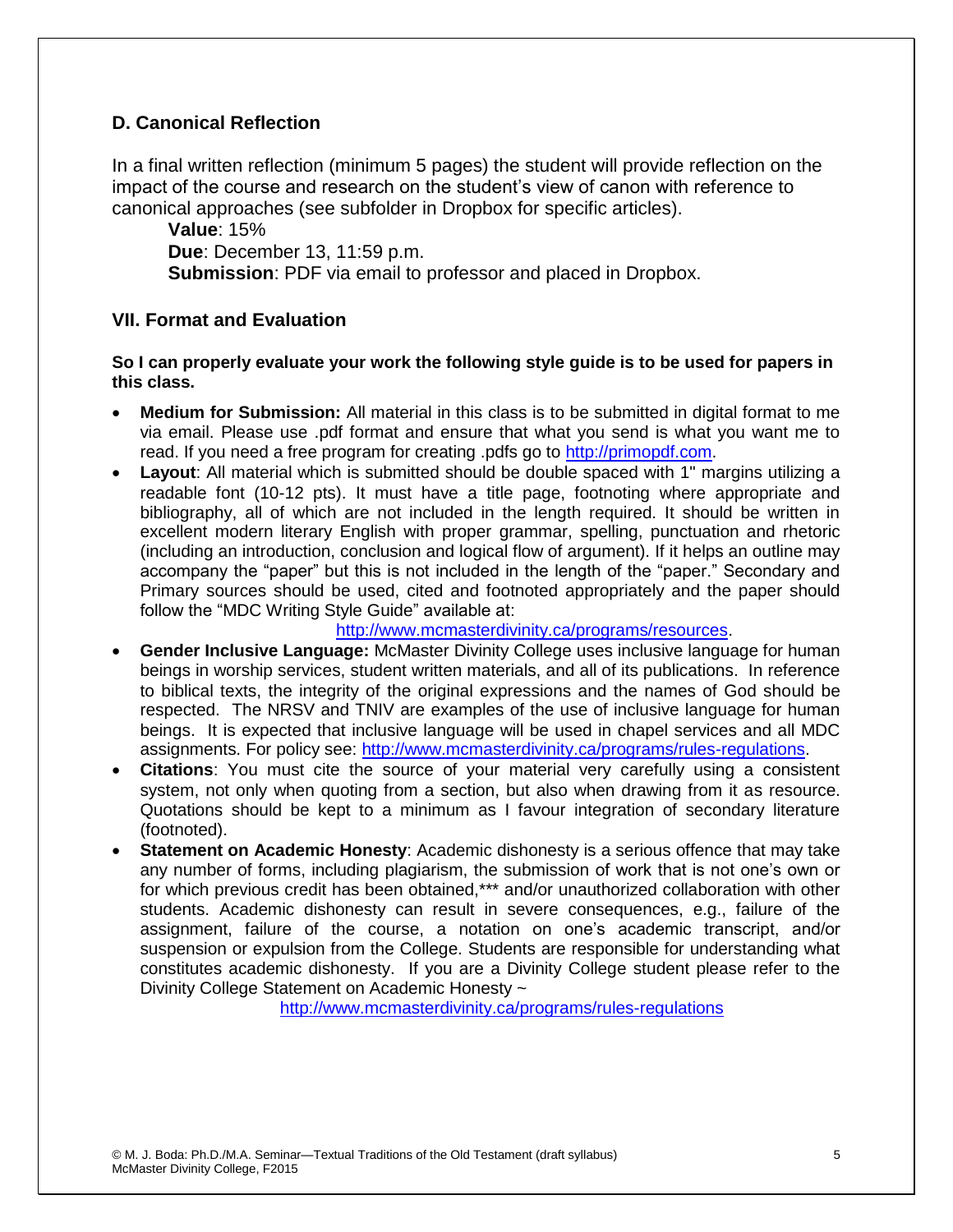\*\*\*this is a special issue for those pursuing second and third degrees in theology. It is understood that students will be building on earlier ideas and work, but it is expected that students will not hand in material that is merely "warmed over" previous work. If there is reason for concern speak with the professor about this.

#### **So I can properly evaluate your work and help you grow in your biblical and writing skills the following evaluation guide should be kept in mind as you write:**

- **Presentation**: Is the spelling correct? Does the grammar/syntax reflect proper English? Is the paper laid out properly?
- **Argumentation**: Is there a good introduction and conclusion? Does the argument flow with ample support? Is the question answered
- **Content**: Are all the points considered? Is there proper documentation of sources used?

### **VIII. Dropbox**

We'll be using Dropbox [\(www.dropbox.com\)](http://www.dropbox.com/) this semester for sharing resources for reading as well as distributing papers for evaluation. You will receive an invitation to Dropbox early in the semester which will lead you through the process for signing up and gaining access to our shared Dropbox.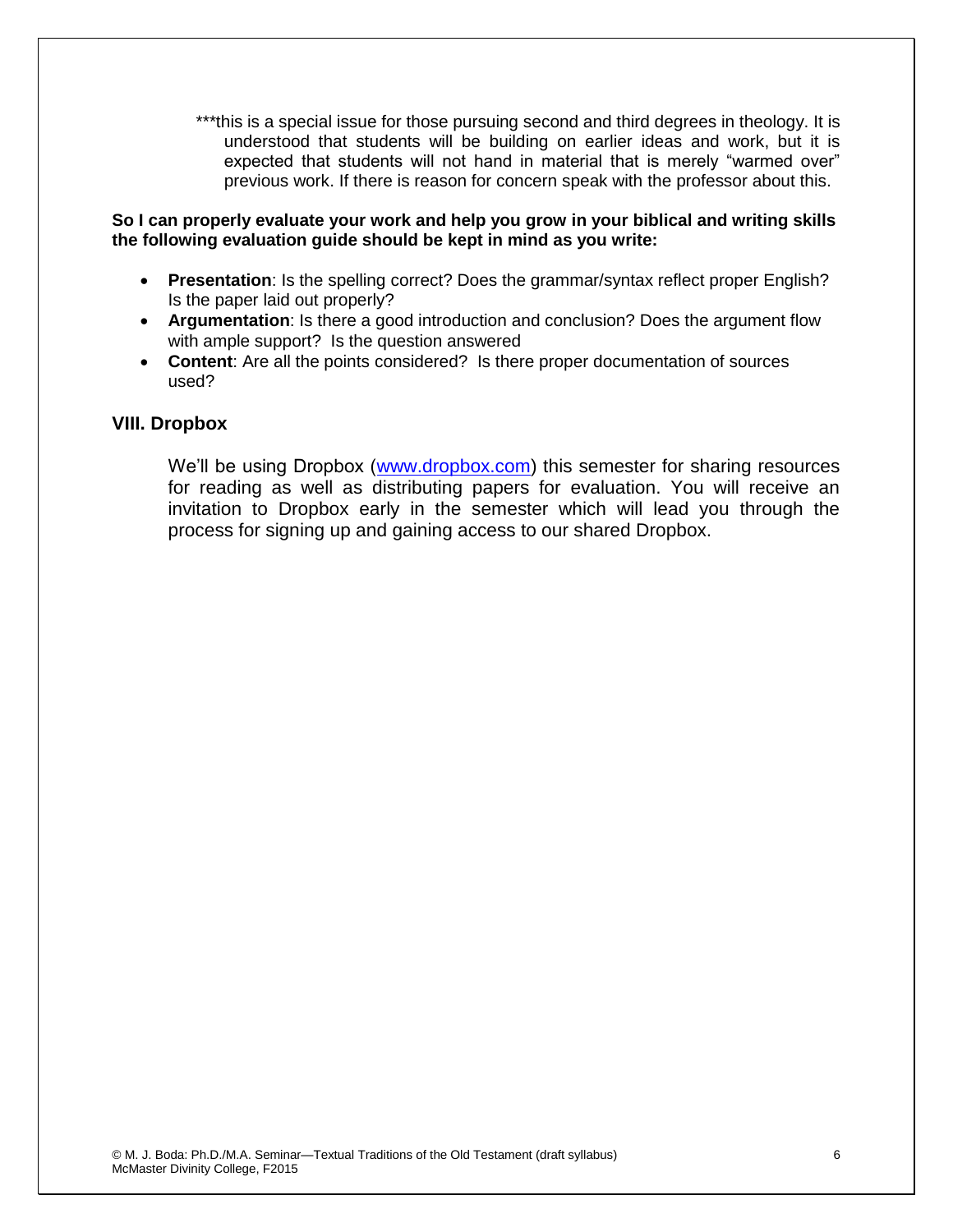### **IX. Accountability**

 $\overline{a}$ 

**Note on Timeliness of Submissions:** Since this is a seminar style course all participants must be timely in their submission of material. People will need to read the various submissions and once the schedule is set there is no room to switch dates. For that reason there are considerable penalties for late materials in this course. Each **DAY** a paper is late will mean the loss of half a letter grade (5%). Take this into account when planning out your semester.

**Note on Timeliness of Attendance:** From time to time you may find that you are late for class. Late arrivals, hereafter called "tardies," are unacceptable and will lead to a negative disposition in the professor and your classmates. Such "tardies," however, can be redeemed at the rate of Timbits for the entire class at the session following the second tardy as well as a coffee for the professor.

**Rule of the Timbits** (התמבתים הלכה(: Because "tardies" raise the ire of the covenant community (bound by this covenantal syllabus document delivered here at the foot of the "Mountain"), those who are late for class must have a means by which to atone for such "accidental sins" (ה ָג ָג ְׁש ִב, if they are defiant sins, ה ָמ ָר דָי ְׁב, then the offender will be "cut off" from the community, see Num  $15:27-31$ .<sup>1</sup> which means anyone late for class will need to bring Timbits for the entire class (מְנָחַה) no later than the next class meeting plus a Tim Hortons coffee (נָסֶד) for the professor (cream, no sugar). This הוחה and נשד will function simultaneously as both a sin offering (הָטָאת, Leviticus 4) atoning for the accidental sin of the offender and a peace offering (שֵׁלָמִים, Leviticus 3) enhancing the fellowship of the covenant community. See the high professor for further details and any torah-rulings (see Haggai 2:10-14) regarding specific situations.

Especially important is to take seriously the cry of Joel of old in 1:13:

| חגרו וספדו הכהנים                                   | Gird yourselves with sackcloth                |
|-----------------------------------------------------|-----------------------------------------------|
|                                                     | And lament, O priests;                        |
| הֵילִיּׁלוֹּ מְשָׁרְתֵי מִזְבֵּׁחַ                  | Wail, O ministers of the altar!               |
| באוּ לִינוּ בַשַּׂקִים מִשָּׁרְתֵי אֱלֹהֵי          | Come, spend the night in sackcloth            |
| ּבִּי נִמְנַע מִבִּית אֱלֹהֵיכֶם מִנְחֶה וְנֵסֶדִּ: | O ministers of my God,                        |
|                                                     | For the grain offering and the drink offering |
|                                                     | Are withheld from the house of your God.      |

And note his promise of a reward to those who repent in 2:14:

|                                      | פִי יוֹדֵעַ יָשְׁוּב וְנָחֶם Who knows whether He will turn and relent |
|--------------------------------------|------------------------------------------------------------------------|
| וְהִשְׁאֶיר אַחֲרָיוֹ בְּרָבָה       | And leave a blessing behind Him,                                       |
| ִמְנְחָה וָנֶסֶדְ לַיהוֶה אֱלֹהֵיכֶם | Even a grain offering and a drink offering<br>For the LORD your God?   |

<sup>1</sup> Of course, see the "definitive" work on this: Mark J. Boda, *A Severe Mercy: Sin and Its Remedy in the Old Testament* (Siphrut: Literature and Theology of the Hebrew Scriptures 1. Winona Lake: Eisenbrauns, 2009), 53-54. For specific torah ruling also see the fuller התמבתים הלכה in our Dropbox.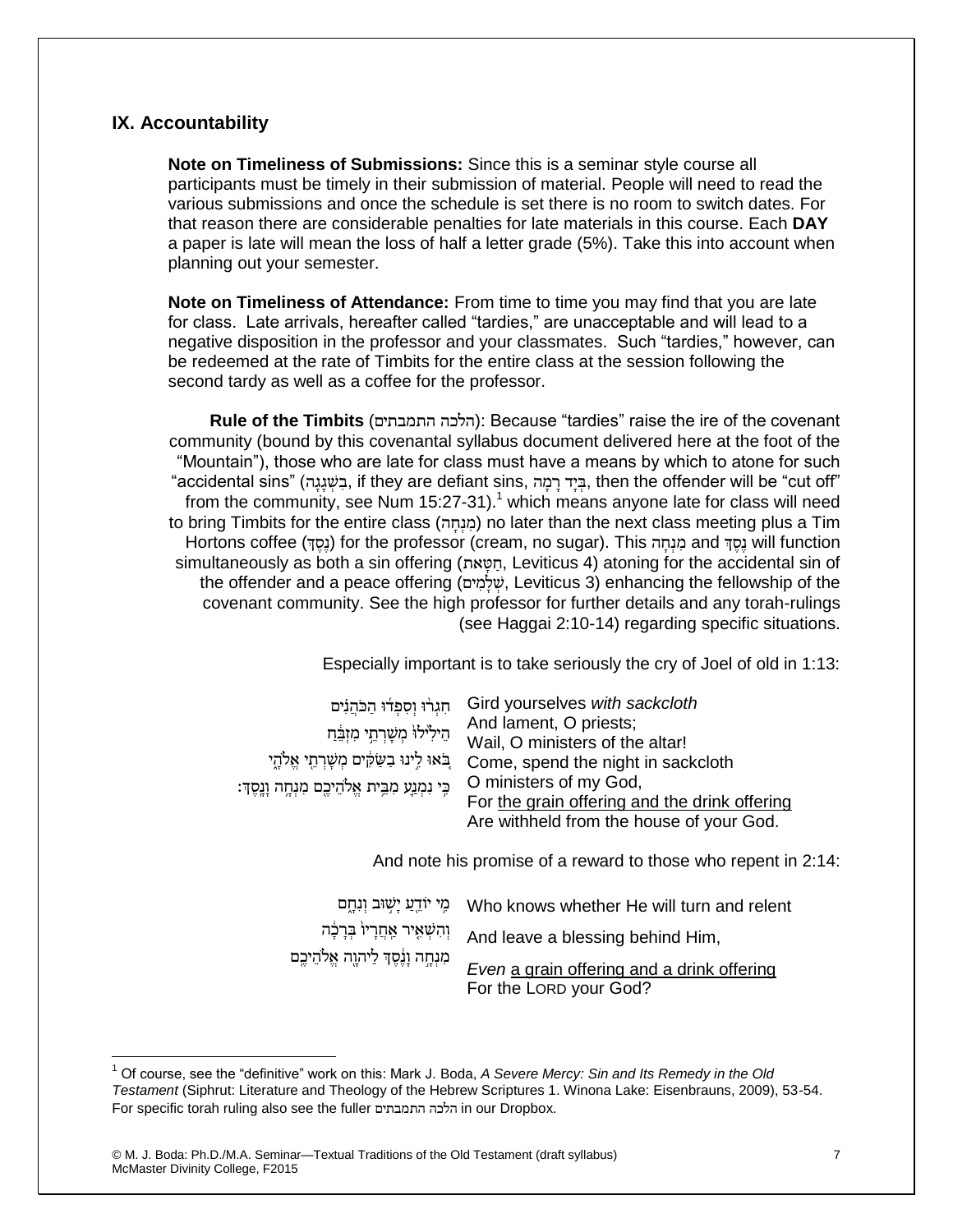## **IX. Bibliography:**

For bibliography for books with primary texts of the major witnesses to the OT, see: Bazylinski, Stanislaw. *A Guide to Biblical Research: Introductory Notes* (subsidia biblica 28). Roma: Editrice Pontificio Istituto Biblico, 2006.

- Adair, J. R. "Light from Below: Canonical and Theological Implications of Textual Criticism." *Old Testament Essays: Journal of the Old Testament Society of South Africa* ii, no. 1 (1998): 9-23.
- Albrektson, B. "*Difficilior Lectio Probabilior* A Rule of Textual Criticism and Its Use in Old Testament Studies." *OTS* 21 (1981): 5-18.

\_\_\_\_\_\_\_\_. "Masoretic or Mixed: On Choosing a Textual Basis for a Translation of the Hebrew Bible," *Textus* 23 (2007): 33-49.

Barr, J. "Vocalization and the Analysis of Hebrew among the Ancient Translators." In *Festschrift Walter Baumgartner*. Vetus Testamentum Supplement no. 16, 1-11. Leiden: Brill, 1967.

Barthelemy, D. *Les Devanciers de Aquila.* VTSup 10. Leiden: E. J. Brill, 1963.

\_\_\_\_\_\_\_\_\_\_\_\_. *Etudes d'histoire du texte de l'Ancien Testament*. Gottingen: Vandenhoeck und Ruprecht, OBO, 1978.

- Barthelemy, D. et al., *The Story of David and Goliath*. OBO 73; Göttingen: Vandenhoeck & Ruprecht, 1986.
- Barthélemy, Dominique, Gerard J. Norton, and Stephen Pisano. *Tradition of the text: studies offered to Dominique Barthélemy in celebration of his 70th birthday*. Orbis biblicus et orientalis ; 109. Freiburg, Schweiz/Göttingen: Universitätsverlag/Vandenhoeck & Ruprecht, 1991.
- Brown, William P. *Structure, Role, and Ideology in the Hebrew and Greek Texts of Genesis 1:1- 2:3*. Society of Biblical Literature Dissertation Series, no. 132. Atlanta, GA: Scholars Press, 1993.
- Christiansen, D. L. "In Quest of the Autograph of the Book of Jeremiah: A Study of Jeremiah 25 in Relation to Jeremiah 46-51," *JETS* 33 (1990) 145-154.
- Colwell, E. C. "Method in Evaluating Scribal Habits: A Study of P45, P66, P75." In *Studies in Methodology in Textual Criticism of the New Testament*. NTTS no. 9. 106-24. Leiden: Brill, 1969.
- Cook, J. "Questions of Textual Criticism. To Reconstruct or Not?" Chap. in *Colleque "Bible et Informatique: HerméNeutique" Tübingen, 26-30 August, 1991*. 515-22. Paris & Genève: Champion & Slatkine, 1992.
- Cross, Frank Moore. "Problems of Method in Textual Criticism of the Hebrew Bible." In *The Critical Study of Sacred Texts*. ed. W. Doniger O'Flaherty. Berkeley Religious Studies Series, Berkeley: Graduate Theological Union Berkeley, 1979.

\_\_\_\_\_\_\_\_. *From Epic to Canon*. Baltimore, MD: Johns Hopkins University Press, 1998.

- \_\_\_\_\_\_\_\_. *The Ancient Library of Qumran and Modern Biblical Studies*. New York: Doubleday, 1961.
- Cross, F. & Talmon, S. *Qumran and the History of the Biblical Text*. Cambridge: Harvard, 1975.
- David, Robert, Manuel Jinbachian. *Traduire la Bible hébraïque: de la Septante à la Nouvelle Bible Segond = Translating the Hebrew Bible: from the Septuagint to the Nouvelle Bible Segond*. Montréal: Médiaspaul, 2005.
- De Troyer, Kristin. *Rewriting the Sacred Text: What the Old Greek Texts Tell Us about the Literary Growth of the Bible* (Text-Critical Studies 4). Atlanta: Society of Biblical Literature, 2003.
- Deist, Ferdinand E. "Text, Textuality, and Textual Criticism." *JNSL* 21, no. 1 (1995): 59-67. \_\_\_\_\_\_\_\_. *Toward the Text of the Old Testament.* 1978.
	- \_\_\_\_\_\_\_\_. *Witness to the Old Testament*. Pretoria: Ng Kerkboekhandel, 1988.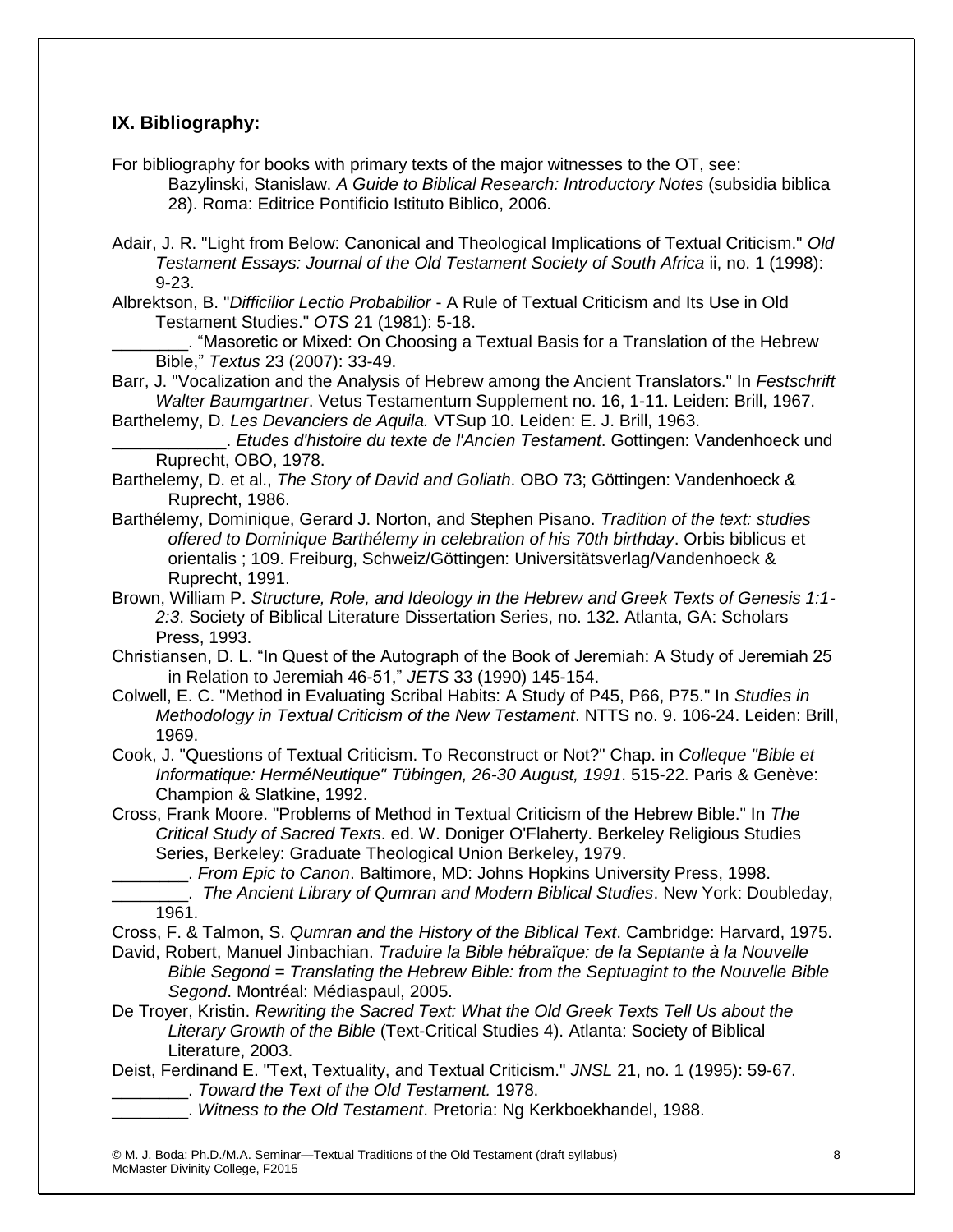Dines, Jennifer M., and Michael A. Knibb. *The Septuagint*. London ; New York: T&T Clark, 2004.

Ehrman, Bart D. "The Text of Mark in the Hands of the Orthodox." In *Biblical Hermeneutics in Historical Perspective*, ed. Mark Burrows and Paul Rorem, 19-31. Philadelphia: Fortress, 1991.

\_\_\_\_\_\_\_\_. *The Orthodox Corruption of Scripture*. New York and Oxford: Oxford University Press, 1993.

Epp, E. Jay. "The Multivalence of the Term "Original Text" in New Testament Textual Criticism." *HTR* 92, no. 3 (1999): 245-81.

Fernández Marcos, Natalio. *The Septuagint in context: Introduction to the Greek version of the Bible*. Boston: Brill Academic, 2001.

\_\_\_\_\_\_\_\_. *Scribes and translators: Septuagint and Old Latin in the Books of Kings*.

Supplements to Vetus Testamentum, v. 54. Leiden: E.J. Brill, 1994.

- Flesher, Paul V. M., and Bruce Chilton. *The Targums: A Critical Introduction.* Waco: Baylor University Press, 2011.
- Flint, Peter. "Scriptures in the Dead Sea Scrolls: The Evidence from Qumran." Pp. 269-304 in *Studies in the Hebrew Bible, Septuagint, and Dead Sea Scrolls in Honor of Emanuel Tov*. Edited by Shalom Paul et al.. VTSup 94; Leiden/Boston: Brill, 2003.

Fuller, Russell. "Notes on the Textual Criticism of the Hebrew Bible and a Critical Edition of the Hebrew Text." In *The Dead Sea Scrolls: Fifty Years After Their Discovery. Proceddings of the Jerusalem Congress, July 20-25, 1997*, ed. Lawrence H. Schiffman, Emanuel Tov, and James C. VanderKam, 1-7. Jerusalem: Israel Exploration Society in cooperation with the Shrine of the Book, Israel Museum, 2000.

Gelston, A. "Some Hebrew Misreadings in the Septuagint of Amos," *VT* 52 (2002): 493-500. Gentry, Peter J. "The Septuagint and the text of the Old Testament." *BBR* 16 2 (2006): 193-218.

Glenny, W. Edward. "Hebrew Misreadings or Free Translation in the Septuagint of Amos," *VT* 

57 (2007): 524-547.

Gooding, David W. "An Appeal for a Stricter Terminology in the Textual Criticism of the Old Testament." *JSeS* 21 (1976): 15-25.

\_\_\_\_\_\_\_\_. "Recent Popularization of Professor F.M. Cross' Theories on the Text of the Old Testament." *TB* 26 (1975) 113-132.

Gordis, T. "On Methodology in Biblical Exegesis." *JQR* 61 (1970): 93-118.

Goshen-Gottstein, M. H. "The Development of the Hebrew Text of the Bible: Theories and Practice of Textual Criticism." *VT* 42 (1992): 204-13.

\_\_\_\_\_\_\_\_. "Editions of the Hebrew Bible—Past and Present." Pp. 221-42 in M. Fishbane and E. Tov (eds.), *'Shar'arei Talmon': Studies in the Bible, Qumran and the Ancient Near East Presented to Shemaryahu Talmon.* Winona Lake: Eisenbrauns, 1992.

\_\_\_\_\_\_\_\_. "The Textual Criticism of the Old Testament: Rise, Decline, Rebirth." *JBL* 102, no. 3 (1983): 365-99.

\_\_\_\_\_\_\_\_. "Theory and Practice of Textual Criticism. The Text-Critical Use of the Septuagint." *Textus* 3 (1963): 130-58.

Gottlieb, Leeor. "Repetition Due to Homoeoteleuton." *Textus* 21 (2002): 21-43.

Greenberg, M. "The Use of the Ancient Versions for Interpreting the Hebrew Text." In *Vetus Testamentum Supplement* 29. 131-48. Leiden: Brill, 1978.

- Griggs, C. Wilfred. *Early Egyptian Christianity: from its origins to 451 CE*. (Rev. ed.). Leiden: Brill, 2000.
- Hayman, Allison Peter. "The "Original Text"; a Scholarly Illusion?" In *Words Remembered, Texts Renewed: Essays in Honour of John F. A. Sawyer*. ed. Jon Davies, Graham Harvey and Wildfred G. E. Watson, 434-449. Sheffield: Sheffield Academic Press, 1995.
- Hendel, Ronald S. "The Text of the Torah After Qumran: Prospects and Retrospects." In *The Dead Sea Scrolls: Fifty Years After Their Discovery 1947-1997*. ed. Lawrence H.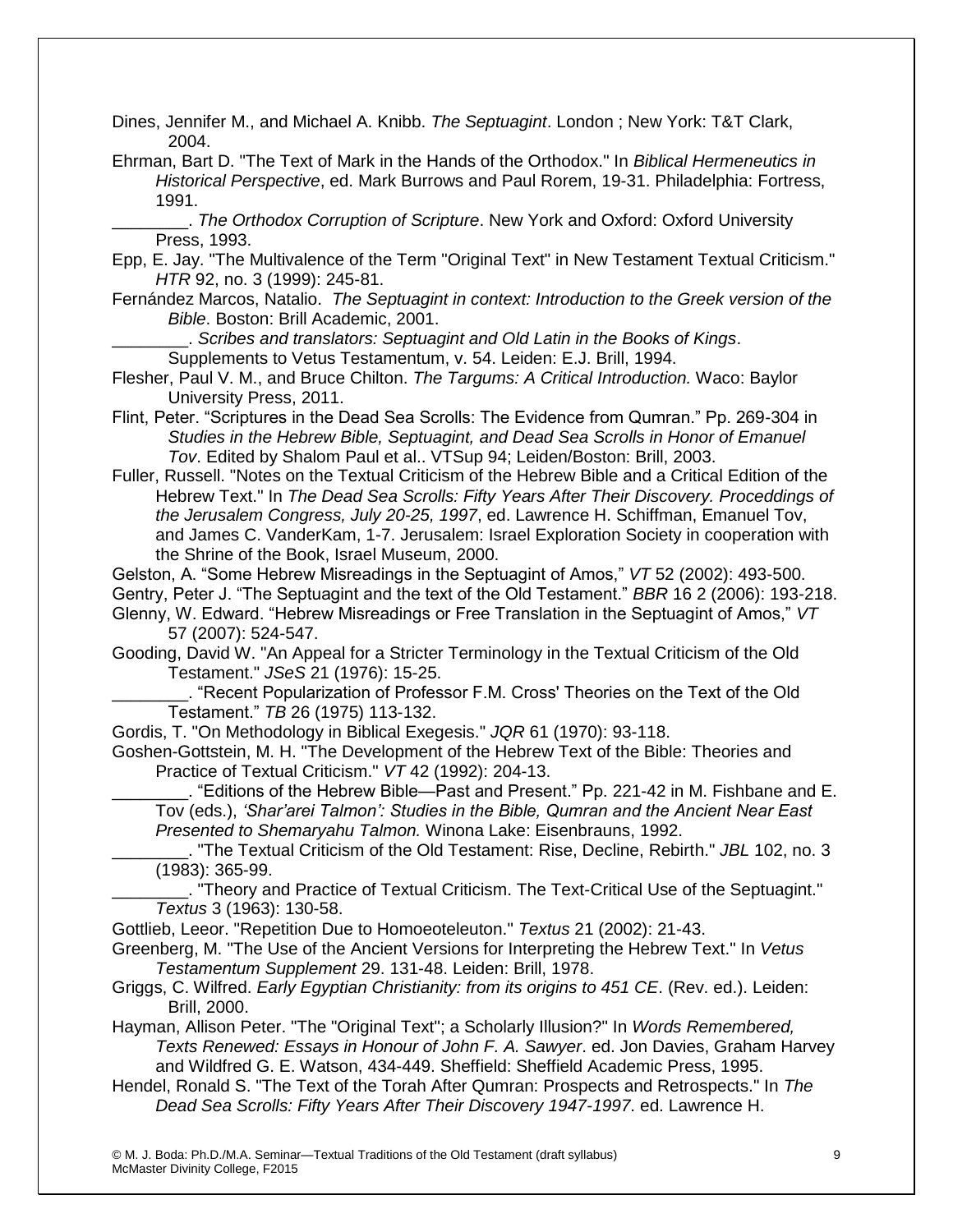Schiffman, Emanuel Tov, and James C. VanderKam, 8-11. Jerusalem: Israel Exploration Society in cooperation with The Shrine of the Book, Israel Museum, 2000.

- Hengel, Martin, Roland Deines, and Mark E. Biddle. *The Septuagint as Christian scripture: Its prehistory and the problem of its canon*. Grand Rapids, Mich.: Baker Academic, 2004.
- Housman, A. E. "The Application of Thought to Textual Criticism." 131-150. In *Selected Prose*, ed. J. Carter. Cambridge University Press, 1961.
- Jellicoe, Sidney. *The Septuagint and Modern Studies*. Oxford: Clarendon Press, 1968.
- Jobes, Karen H. "When God spoke Greek: The place of the Greek Bible in evangelical scholarship." *BBR* 16 2 (2006): 219-236.
- Jobes, Karen H., and Moisés Silva. *Invitation to the Septuagint*. Grand Rapids: Baker, 2000.
- Kelley, P. H., D. S. Mynatt, and T. G. Crawford. *The Masorah of Biblia Hebraica Stuttgartensia: Introduction and annotated glossary*. Grand Rapids: Eerdmans, 1998.
- Klein, Ralph W. *Textual Criticism of the Old Testament: The Septuagint after Qumran* (Guides to Biblical Scholarship, Old Testament Series). Philadelphia: Fortress, 1974.
- Kooij, Arie Van Der. "The Textual Criticism of the Hebrew Bible before and After the Qumran Discoveries." In *The Bible as Book: The Hebrew Bible and the Judaean Desert Discoveries*. ed. Emanuel Tov and Edward D. Herbert, 167-77. London: British Library, 2002.

\_\_\_\_\_\_\_\_. "Textual Criticism of the Hebrew Bible: Its Aim and Method." In *Emanuel: Studies in Hebrew Bible, Septuagint, and Dead Sea Scrolls in Honor of Emanuel Tov*, ed. Shalom M. Paul, Robert A. Kraft, Lawrence H. Schiffman, and Weston W. Fields, 729-39. Supplements to Vetus Testamentum no. 94. Leiden: Brill, 2003.

- Kraus, Wolfgang, and R. Glenn Wooden. *Septuagint research: issues and challenges in the study of the Greek Jewish scriptures*. Atlanta: Society of Biblical Literature, 2006.
- Lange, Armin. "The Status of the Biblical Texts in the Qumran Corpus and the Canonical Process. Pp. 21-30 in *The Bible as Book: The Hebrew Bible and the Judaean Desert Discoveries*. Edited by Edward Herbert and Emanuel Tov. London: The British Library & Oak Knoll Press, 2002.
- Leiman, Sid Z. ed. *The Canon and Massorah of the Hebrew Bible: an Introductory Reader*. New York: KTAV Publishing House Inc., 1974.
- Lemmelijn, Bénédicte. "The so-Called 'Major Expansions' in SamP, 4QpaleoExodm and 4QExodj of Exod 7:14-11:10. On the Edge Between Textual Criticism and Literary Criticism." In *X. Congress of the International Organization for Septuagint and Cognate Studies. Oslo, 1998*. ed. Bernard A. Taylor. Septuagint and Cognate Studies no. 51, 429- 39. Atlanta, GA: Society of Biblical Literature, 2001.

\_\_\_\_\_\_\_\_. "What are we Looking for in Doing Old Testament Text-Critical Research." *JNSL* 23, no. 2 (1997): 69-80.

Maas, Paul. *Textual Criticism*. Translated by Barbara Flower. Oxford: Clarendon Press, 1958.

- McCarter, P. Kyle. *Textual Criticism: Recovering the text of the Hebrew Bible* (Guides to Biblical Scholarship, Old Testament Series). Philadelphia: Fortress, 1986.
- Mulder, Martin Jan. "The Transmission of the Biblical Text." In *Mikra: Text, Translation, Reading and Interpretation of the Hebrew Bible in Ancient Judaism and Early Christianity*, ed. Martin Jan Mulder, 87-135. Philadelphia: Fortress Press, 1988.
- Olley, John W. "Trajectories of Ezekiel: Part I," *CBR* 9 (2011): 137-170.
- Parker, David C. *The Living Text of the Gospels*. Cambridge: Cambridge University Press, 1997.
- Petersen, William L. "What Text Can New Testament Textual Criticism Ultimately Reach?" In *New Testament Textual Criticism, Exegesis, and Early Church History*. Contributions to Biblical Exegesis and Theology. ed. Barbara Aland and Joel Delobel, 136-52. Kampen: Kok Pharos, 1994.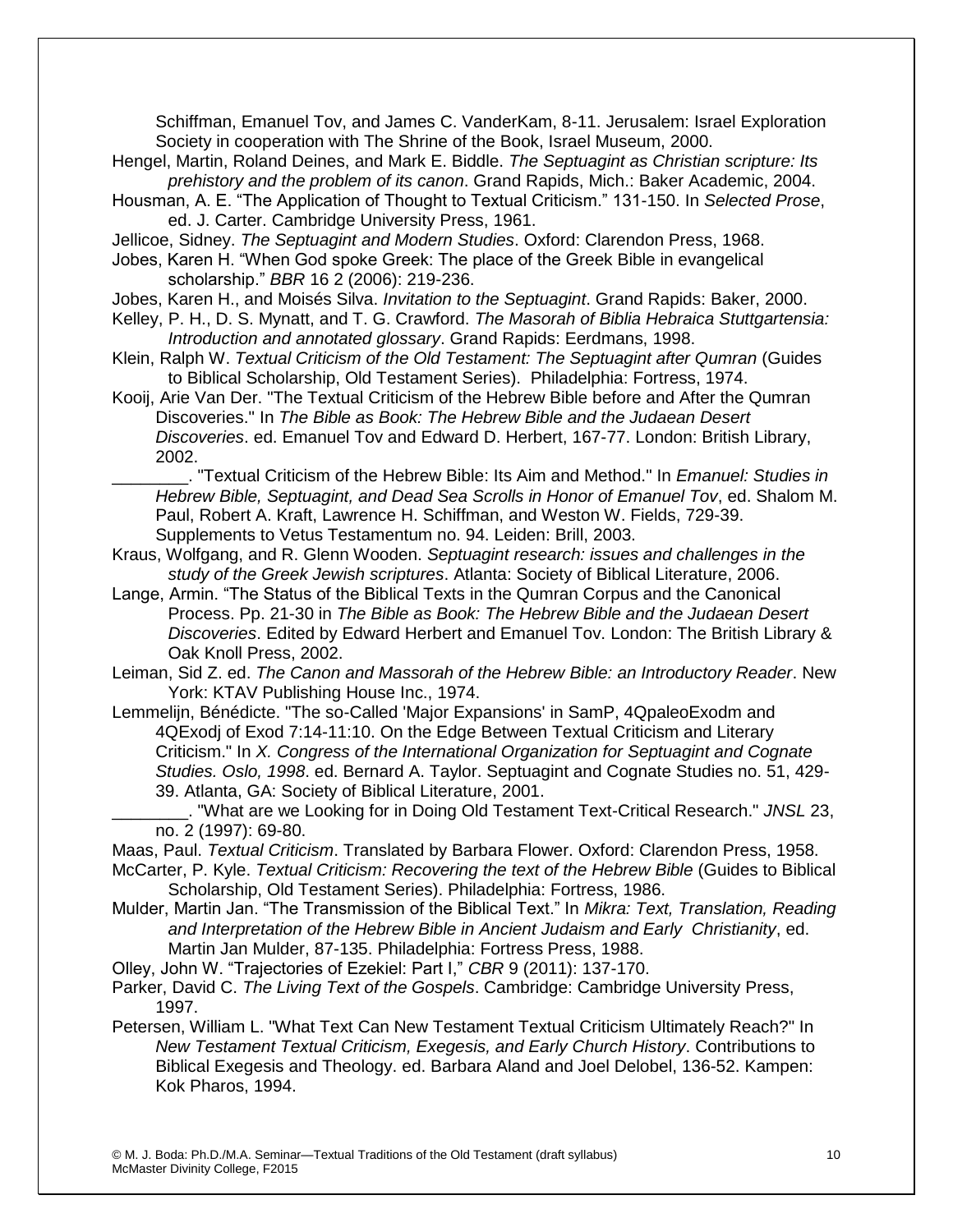Price, James D. *The Syntax of Masoretic Accents in the Hebrew Bible*. Vol. 27 Studies in the Bible and Early Christianity. Lewiston, N.Y.: Mellen, 1990.

Rabin, Ch. "The Ancient Versions and the Indefinite Subject." *Textus* 2 (1962).

Roberts, B. J. *The Old Testament Text and Versions*. Cardiff: University of Wales, 1951.

- Royse, James A. "Scribal Habits in the Transmission of New Testament Texts." In *The Critical Study of Sacred Texts*. ed. Wendy D. O'Flaherty. Berkeley Religious Studies Series no. 2, 139-161. Berkeley, California: Graduate Theological Union, 1979.
- Sæbø, Magne. *On the Way to Canon: Creative tradition history in the Old Testament*. Journal for the study of the Old Testament Supplement series 191. Sheffield, England: Sheffield Academic Press, 1998.
- Sanders, James A. "Hebrew Bible and Old Testament: Textual Criticism in Service of Biblical Studies." In *Hebrew Bible or Old Testament?* ed. Roger Books and John J. Collins. Notre Dame: Notre Dame University, 1990.

\_\_\_\_\_\_\_\_. "Hermeneutics of Text Criticism." *Textus* 18 (1995): 1-26.

\_\_\_\_\_\_\_\_. "Stability and Fluidity in Text and Canon." In *Tradition of the Text: Studies Offered to Dominique Barthelemy in Celebration of His 70th Birthday*. ed. Gerard J. Norton and Stephen Pisano. OBO no. 109. Göttengen: Vandenhoeck & Ruprecht, 1991.

\_\_\_\_\_\_\_\_. "The Task of Text Criticism." In *The Problems in Biblical Theology: Essays in Honor of Rolf Knierim*, ed. Henry T. C. Sun and Keith L. Eades, 315-27. Grand Rapids: Wm. B. Eerdmans Publishing, 1997.

\_\_\_\_\_\_\_\_. "Text and Canon: Concepts and Method." *JBL* 98 (1979) 5-29.

Schenker, Adrian, ed. *The Earliest Text of the Hebrew Bible: The relationship between the Masoretic text and the Hebrew base of the Septuagint reconsidered*. Leiden: Brill, 2003.

- Scott, William R. *A Simplified Guide to BHS: Critical Apparatus, Masora, Accents, Unusual Letters & Other Markings* (Third edition). Berkeley: BIBAL Press, 1987.
- Sipilä, Seppo. *Between Literalness and Freedom: Translation techniques in the Septuagint of Joshua and Judges regarding the clause connections introduced by ו and כי*. Publications of the Finnish Exegetical Society 75. Helsinki/Göttingen: Finnish Exegetical Society, 1999.
- Skehan, P. W. "The Qumran manuscripts and Textual Criticism." *Supplement to Vetus Testamentum no. 4*. 148-59. Leiden: E. J. Brill, 1957.
- Sollamo, Raija. "The Significance of Septuagint Studies." Pp. 497-512 in *Studies in the Hebrew Bible, Septuagint, and Dead Sea Scrolls in Honor of Emanuel Tov*. Edited by Shalom Paul et al.; VTSup 94. Leiden/Boston: Brill, 2003.

Steinmann, Andrew E. "Jacob's Family Goes to Egypt: Varying Portraits of Unity and Disunity in the Textual Traditions of Exodus 1:1-5." *TC: A Journal of Biblical Textual Criticism*. Journal on-line. Available from [http://rosetta.reltech.org/TC/vol02/Steinmann1997.html.](http://rosetta.reltech.org/TC/vol02/Steinmann1997.html) Accessed 4 August, 2005.

Strugnell, John, Harold W. Attridge, John Joseph Collins, and Thomas H. Tobin. *Of Scribes and Scrolls: Studies on the Hebrew Bible, intertestamental Judaism, and Christian origins, presented to John Strugnell on the occasion of his sixtieth birthday*. Lanham: University Press of America, 1990.

- Sweeney, Marvin A. *Zephaniah: A Commentary* (Hermeneia). Minneapolis: Fortress, 2003, esp. 1-41.
- Talmon, S. "Aspects of the Textual Transmission of the Bible in the Light of the Qumran Manuscripts." *Textus* 4 (1964): 125-35.

\_\_\_\_\_\_\_\_. "Synonymous Readings in the Textual Traditions of the Old Testament." In *Scripta Hierosolymitana no. 8*. 335-85. Jerusalem: Hebrew University, 1961.

\_\_\_\_\_\_\_\_. "The Crystallization of the 'Canon of the Hebrew Scriptures' in the Light of Biblical Scrolls from Qumran." Pp. 5-20 in *The Bible as Book: The Hebrew Bible and the Judaean Desert Discoveries*. Edited by Edward Herbert and Emanuel Tov. London: The British